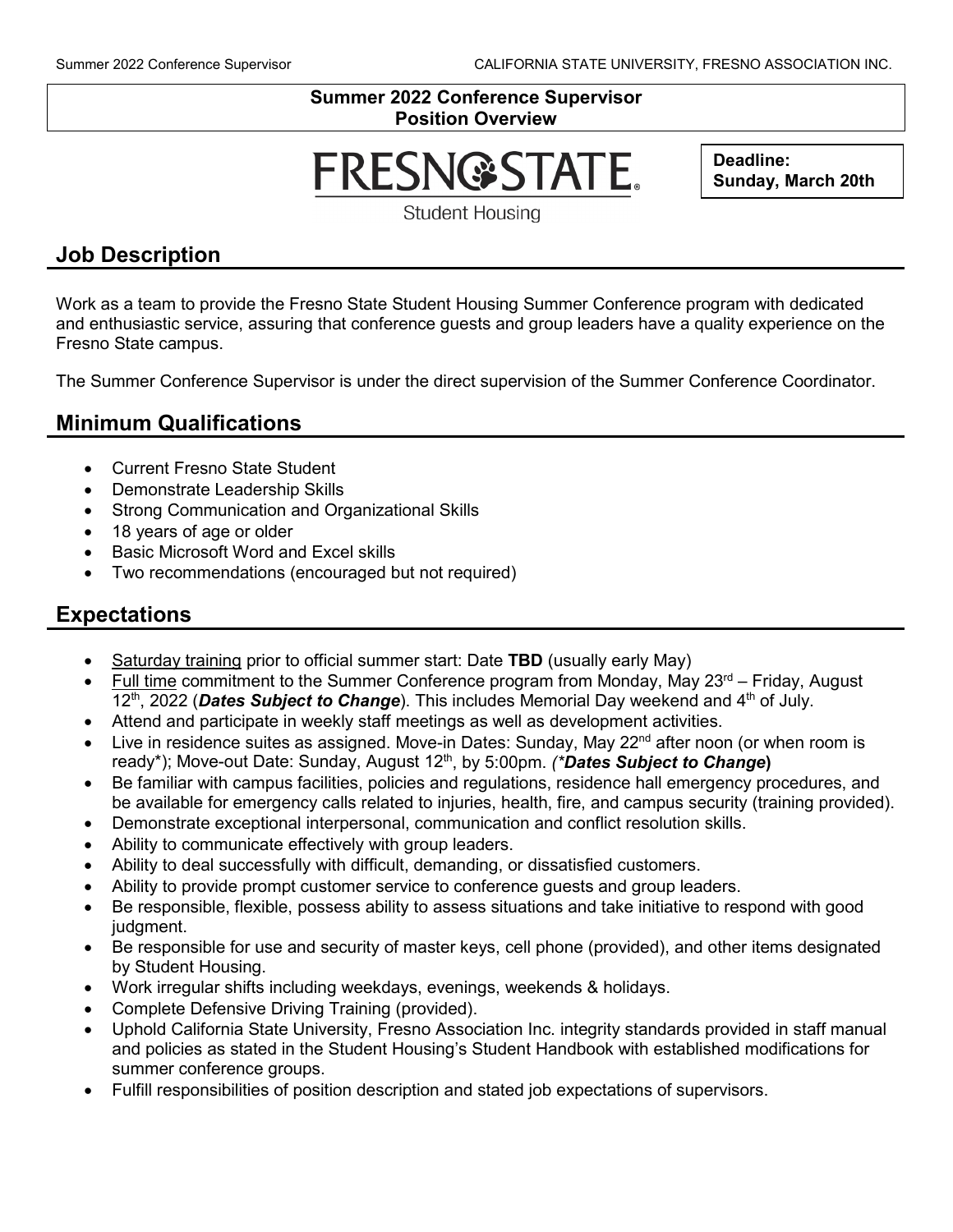## **Primary Responsibilities**

- **Work as part of a team to serve a designated Summer Conference representative and fulfill job responsibilities:**
	- Coordinate hall/room preparation and closing using established guidelines.
	- Coordinate access to linen & supply storage throughout summer conference season.
	- Work with other Student Housing departments regarding linen, facility, dining, and equipment needs.
	- Ensure that facilities are prepared, room set-up is complete and ready for the group's arrival.
	- Greet and provide assistance to assigned group leaders when they arrive on campus.
	- Supervise and work assigned summer group check-ins and check-outs.
	- Ensure that all Student Housing session meeting spaces are prepared for summer conference groups when reserved including opening the location, turning the lights on, and setting up equipment. At the conclusion of use ensure that space is locked, lights off, and the equipment is taken down and secured.
	- Engage in informal and pleasant interaction with summer conference guests.
	- Serve as liaison between quests and Student Housing staff.
	- Coordinate with dining services (Catering and Dining Hall) regarding group meals.

### • **Ensure Student Housing guests' comfort and safety in the residence halls:**

- Check emergency systems and familiarize summer group leaders with them.
- Immediately report damage or maintenance concerns to the Facilities Coordinator.
- Work with the Public Safety Assistants and Fresno State Police to resolve safety issues.
- Uphold and enforce Student Housing policies and procedures.
- Conduct room inspections before group check-in; optional for group leaders to attend.
- Be responsible for on-call shifts as assigned. Must remain on-campus during assigned

24-hour shifts.

#### • **Be responsible for specifically assigned groups:**

- Contact group leaders regularly prior to group arrival and obtain required conference information and materials.
- Maintain a binder on a daily basis for each summer conference group you are assigned.
- Ensure assignments are completed within the deadlines put forth on the supervisor checklist before/during/after a group's stay.
- Coordinate inventory, distribution, and collection of linens throughout the residence halls.
- Request linens for guests and maintain accurate linen service count (in/out) inventory within specific timeframe.
- Prepare pertinent information for posting throughout Student Housing facilities (such as directional signs, bathroom designations, campus facilities and hours available for use, linen exchange information, emergency contacts, etc.)
- Prepare and verify rosters/floor plans, print rosters for check-in and check-out process.
- Request maintenance, housekeeping, room keys, meal cards, supplies, and linen inventories from the appropriate staff in a timely manner.
- Oversee and ensure preparation of check-in materials including forms, room keys, meal cards, linens, and other items deemed necessary for conference check-in.
- Assist quests with packages (if applicable).
- Be on-call 24/7 for conflict resolution during quest check-in times and throughout assigned conference groups stay.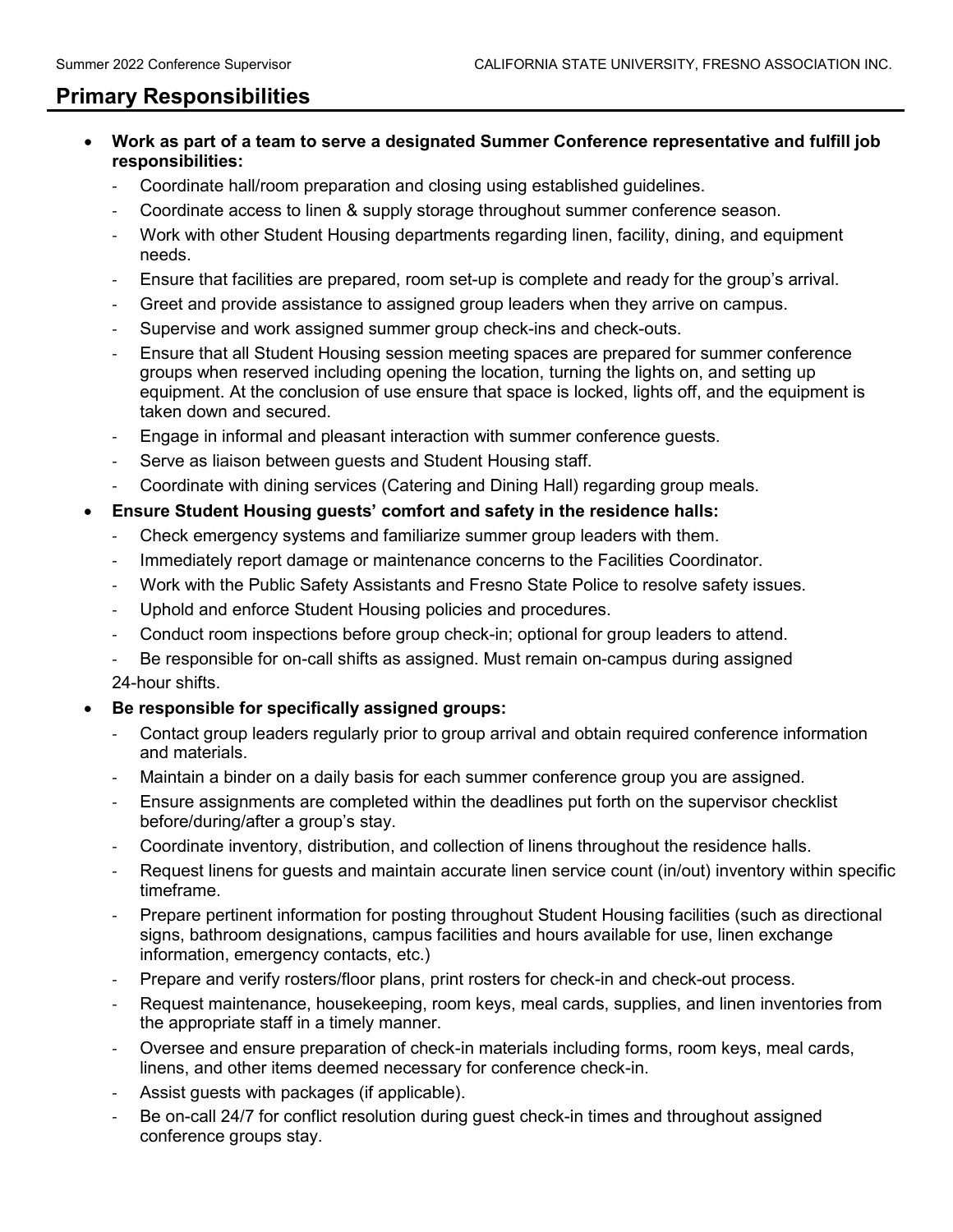#### • **Assist in the end of the summer wrap-up:**

- Compile required inventories for supplies and linen.
- Ensure all summer conference office and residence hall space has been closed down using established procedures.
- Finalize and submit all conference billing and ensure all files are completed for assigned summer conference groups.
- Submit summer conference itemized billing statements to the Summer Conference Coordinator within 48 hours of check-out.
- Schedule and complete assignments for preparation of room, distribution/collection of linens, and check-in and check-out of groups.
- Supervisors are released and checked out at the discretion of the Summer Conference Coordinator.
- **Must be able to perform physical tasks including but not limited to:**
	- Go up and down stairs repetitively.
	- Carry bags of blankets, pillows, linen packets, and mattress pads up and down stairs repetitively.
	- Fasten mattress pads to lofted beds.
	- Push/pull heavy linen bins.
	- Carry boxes of cups, mints, and brochures.
	- Hand-carry up to 20lbs.
	- Work in the sun and warm-to-hot weather conditions.
	- *Assume additional responsibilities as identified by the Summer Conference Coordinator.*

## **Special Notes**

- Average 1 day off/week. 5 vacation days (new hires) or 6 vacation days (returning candidates) (as approved by supervisor)
- Fulfill daily office hours.
- Scheduled on-call days (average 2-3 on-call days/week), fulfill 24-hour on-call responsibilities.
- **Be available via cell phone 24 hours/day, 7 days a week (unless scheduled day off).**
	- $\circ$  In case of emergency, must remain within 10 minutes (and cell phone range) of Student **Housing**

at all times (unless it is a scheduled day off) and able to respond to phone calls immediately.

- Due to the duties and irregular shift assignments, Summer Conference Supervisors may not hold another job or enroll in summer classes.
- An initial employment offer and continued employment is contingent upon a satisfactory background investigation, and other applicable conditions.

## **Compensation**

- A large single bedroom within a two- or three- bedroom, furnished residence suite at Student Housing from Sunday, May 22<sup>nd</sup>, noon – Friday, August 12<sup>th</sup>, 2022 at 5:00pm (**Dates Subject to Change**).
- Meal plan provided at University Dining Hall during days & hours of operation (when Dining Hall is open).
- Utilities paid, free streaming cable service, use of fitness center and outdoor pool.
- Monday, May 23rd Friday, August 12th (*Dates Subject to Change* )-- \$3,000 (new) or \$3,300 (returning) stipend\* divided equally and paid on June  $7<sup>th</sup>$ , June 22<sup>nd</sup>, July  $7<sup>th</sup>$ , July 22<sup>nd</sup>, August 6<sup>th</sup>, August 20<sup>th</sup>.

*\*2022-2023 Residential Life Staff may not be eligible for the final stipend amount (New and Returning) due to the required end date of August 1st. A limited number of RLS members will be eligible for hire.*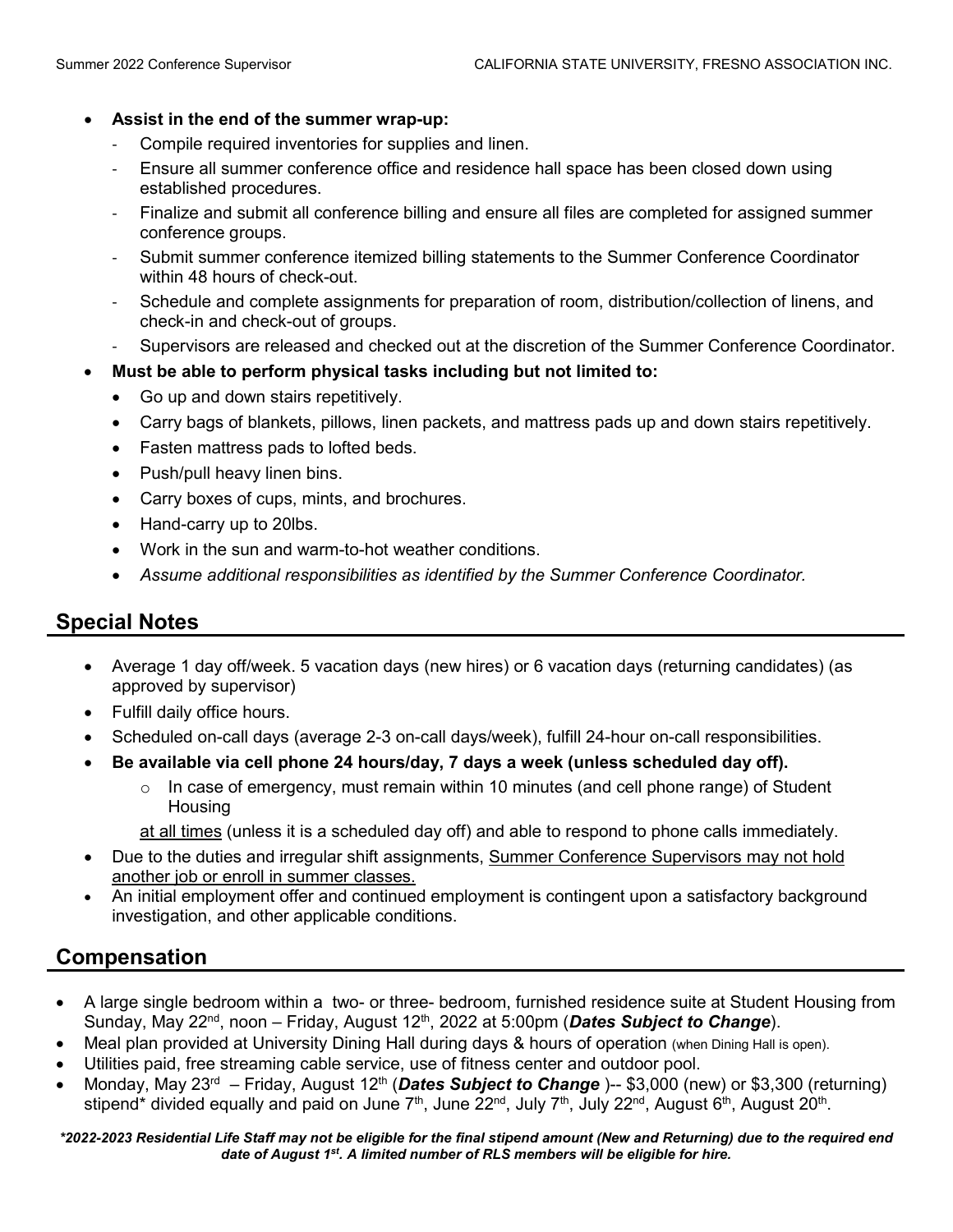*\*In the event Summer Conferences end early, final stipend payment may be modified.*

*Remove this coversheet before submitting your application*

| <b>Personal Information:</b>                                    |                                                                                  |              |                                                                                                                                                                                                                               |  |
|-----------------------------------------------------------------|----------------------------------------------------------------------------------|--------------|-------------------------------------------------------------------------------------------------------------------------------------------------------------------------------------------------------------------------------|--|
| Please print legibly                                            |                                                                                  |              |                                                                                                                                                                                                                               |  |
|                                                                 |                                                                                  |              | Name: Name: Name: Name: Name: Name: Name: Name: Name: Name: Name: Name: Name: Name: Name: Name: Name: Name: Name: Name: Name: Name: Name: Name: Name: Name: Name: Name: Name: Name: Name: Name: Name: Name: Name: Name: Name: |  |
|                                                                 |                                                                                  |              |                                                                                                                                                                                                                               |  |
|                                                                 |                                                                                  |              |                                                                                                                                                                                                                               |  |
|                                                                 | Cumulative GPA _______________ Expected Graduation Date: _______________________ |              |                                                                                                                                                                                                                               |  |
| <b>Permanent Address:</b>                                       |                                                                                  |              |                                                                                                                                                                                                                               |  |
| <b>Street Address</b>                                           |                                                                                  |              | Apt/Suite                                                                                                                                                                                                                     |  |
|                                                                 |                                                                                  |              |                                                                                                                                                                                                                               |  |
| City<br><b>Local/On Campus Address:</b>                         |                                                                                  | <b>State</b> | Zip Code                                                                                                                                                                                                                      |  |
| <b>Street Address</b>                                           |                                                                                  |              | Check this box if your Local/On Campus Address is the same as your Permanent Address.<br>Apt/Suite                                                                                                                            |  |
| City                                                            |                                                                                  | <b>State</b> | Zip Code                                                                                                                                                                                                                      |  |
| 1. Have you ever been employed at Student Housing? (Circle One) |                                                                                  |              |                                                                                                                                                                                                                               |  |
|                                                                 | <b>YES</b>                                                                       |              | <b>NO</b>                                                                                                                                                                                                                     |  |
| If yes, list the position(s) held and date(s) of employment:    |                                                                                  |              |                                                                                                                                                                                                                               |  |
|                                                                 |                                                                                  |              |                                                                                                                                                                                                                               |  |

2. Are you currently (or plan on being) employed including with any other department or organization with Fresno State, including Auxiliary departments?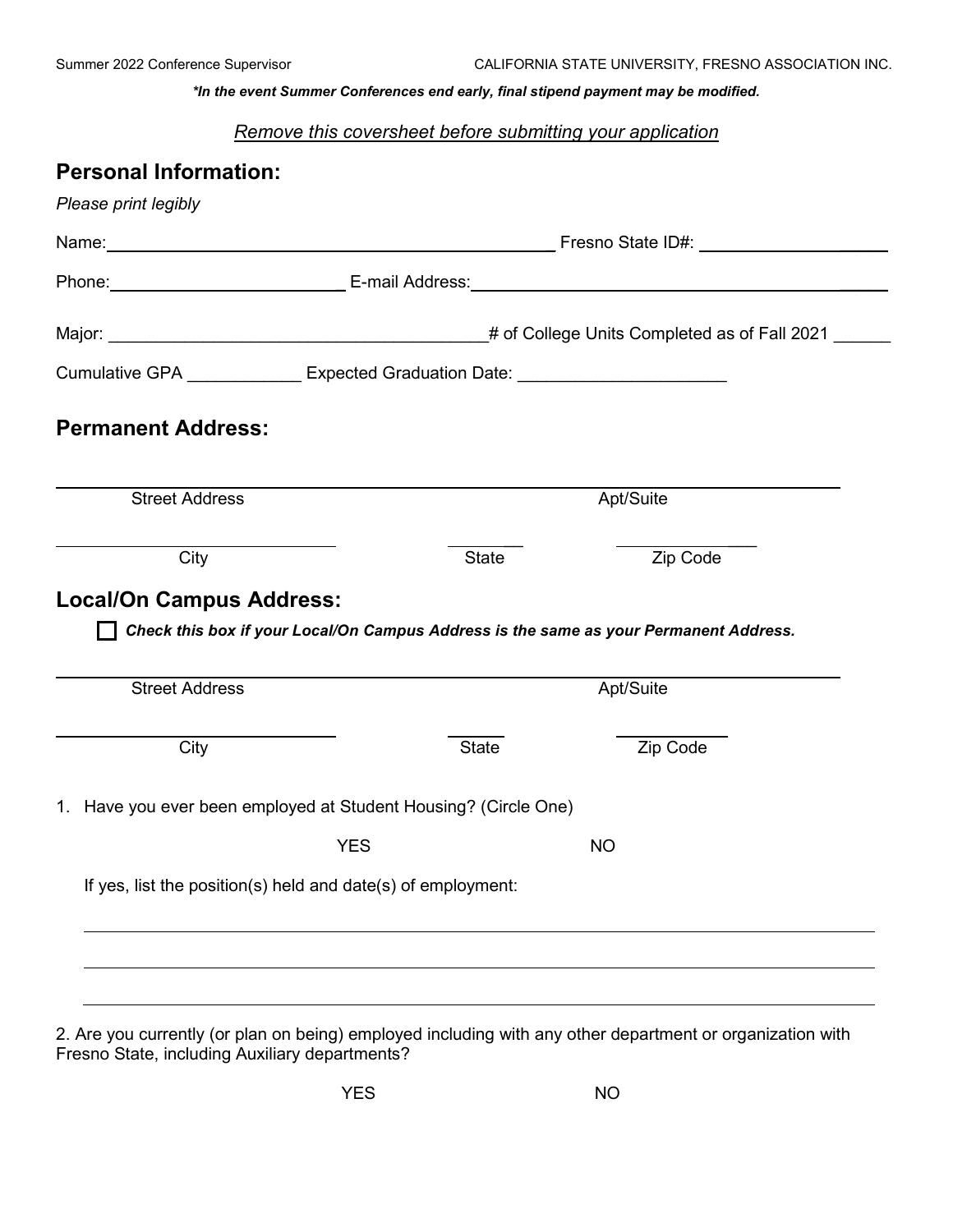|    | Summer 2022 Conference Supervisor                                         |                                     | CALIFORNIA STATE UNIVERSITY, FRESNO ASSOCIATION INC. |                                                                                                                   |  |
|----|---------------------------------------------------------------------------|-------------------------------------|------------------------------------------------------|-------------------------------------------------------------------------------------------------------------------|--|
|    | If yes, please explain:                                                   |                                     |                                                      |                                                                                                                   |  |
|    |                                                                           |                                     |                                                      |                                                                                                                   |  |
|    | 3. Are you in good financial and disciplinary standing with: (Circle one) |                                     |                                                      |                                                                                                                   |  |
|    | a) Fresno State:<br>b) Student Housing:                                   | <b>YES</b><br><b>Example 19 YES</b> | <b>NO</b><br><b>NO</b>                               | N/A                                                                                                               |  |
|    |                                                                           |                                     |                                                      |                                                                                                                   |  |
|    | type of work performed:                                                   |                                     |                                                      | 2. List other previous employers (at least two years), including any volunteer hours, and briefly describe the    |  |
|    |                                                                           |                                     |                                                      |                                                                                                                   |  |
|    |                                                                           |                                     |                                                      |                                                                                                                   |  |
|    |                                                                           |                                     |                                                      |                                                                                                                   |  |
|    |                                                                           |                                     |                                                      |                                                                                                                   |  |
| 3. |                                                                           |                                     |                                                      | Briefly describe any customer service experience you have provided in a volunteer or paid position:               |  |
|    |                                                                           |                                     |                                                      |                                                                                                                   |  |
|    |                                                                           |                                     |                                                      |                                                                                                                   |  |
|    |                                                                           |                                     |                                                      |                                                                                                                   |  |
|    |                                                                           |                                     |                                                      |                                                                                                                   |  |
| 4. | have would contribute to your job success:                                |                                     |                                                      | After reviewing the job description, if you were selected for this position, explain how the skills you currently |  |
|    | <b>Communication Skills:</b>                                              |                                     |                                                      |                                                                                                                   |  |
|    |                                                                           |                                     |                                                      |                                                                                                                   |  |
|    |                                                                           |                                     |                                                      |                                                                                                                   |  |
|    | Organizational skills:                                                    |                                     |                                                      |                                                                                                                   |  |